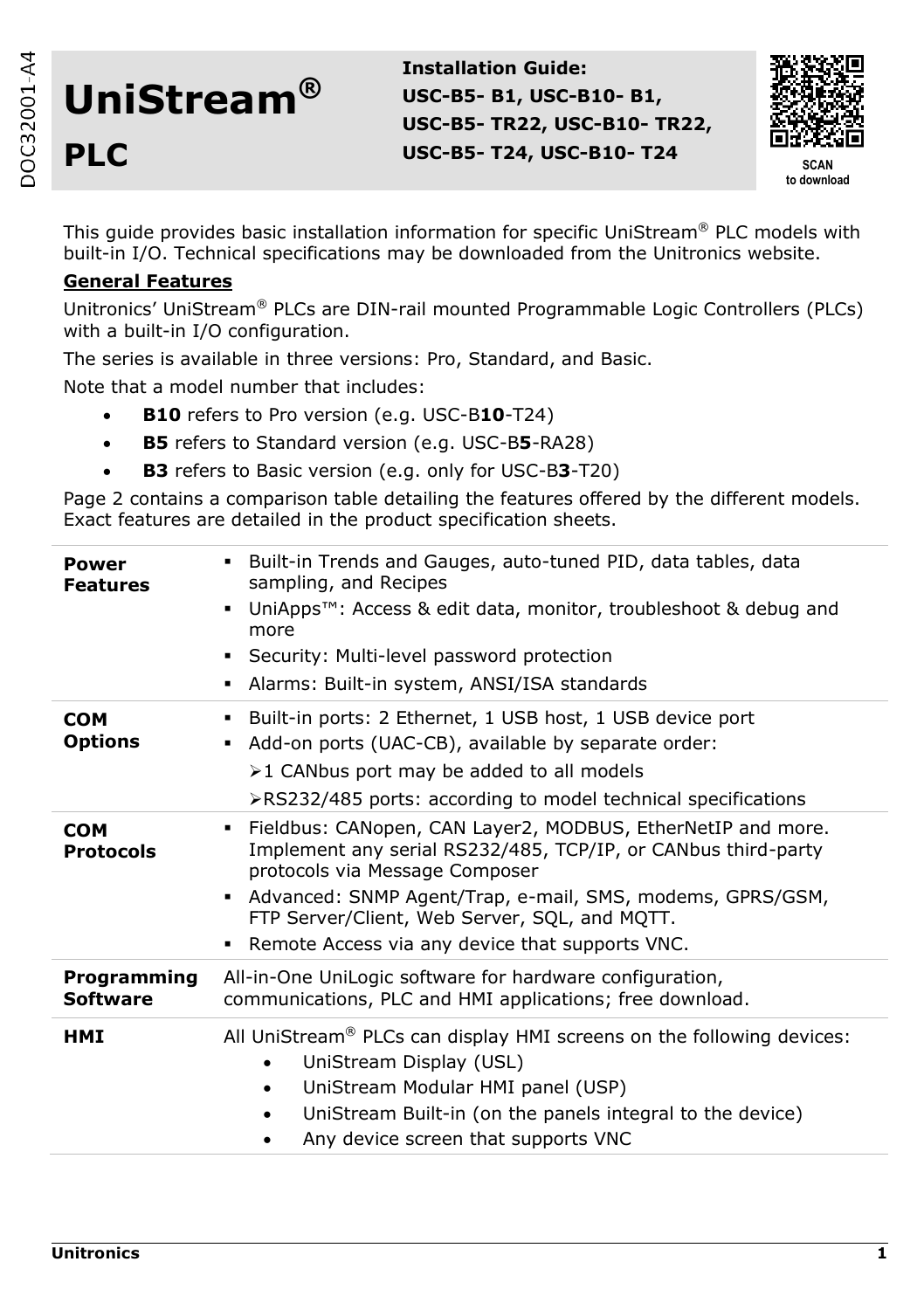**HMI** HMI screens are designed in UniLogic. In addition to the HMI screens, UniStream® PLCs offer built-in HMI features, including: UniApps™: Access & edit data, monitor, troubleshoot, debug, and more Security: Multi-level password protection Alarms: Built-in system, ANSI/ISA standards **USB Action files** Programmers can create files in UniLogic and save them to a USB mass storage device, such as a flash drive. This enables the end user to implement certain actions such as to update firmware, update network settings, download applications, extract log files and more. **Differences between B10, B5, and B3 Feature B10 Pro B5 Standard B3 Basic** I/O Expansion via Uni-I/O Yes No Remote I/O Expansion via Ethernet I/O Adapter (URB) Up to  $8$  | 1  $VFD$  32 2 MicroSD Yes No\* Add-on COM modules and a 3 2 System Memory 6GB 3GB 3GB 3GB MODBUS Slaves The Unlimited Up to 8 Ethernet/IP Scanners 16 16 1 Ethernet/IP Adapters 1988 1991 12 32 Web Server  $\overline{Y}$ es No No No No SQL Client Yes No No MQTT Yes PID Loops 64 2 Data Sampler/Trends No No No Yes No CSV files: creating/ reading The Mes FTP, server/client  $Y$ es No Saving Data Tables to SD No\* Yes No\* Screenshots Yes No Sending email attachments The Mess No USB device (programming port)  $|$  Yes  $|$  No<sup>\*\*</sup>

\* Note that B3 models do not support features requiring SD cards. In addition, Alarm History is not retained after PLC reset.

\*\* Note that B3 models may be programmed only via Ethernet cable.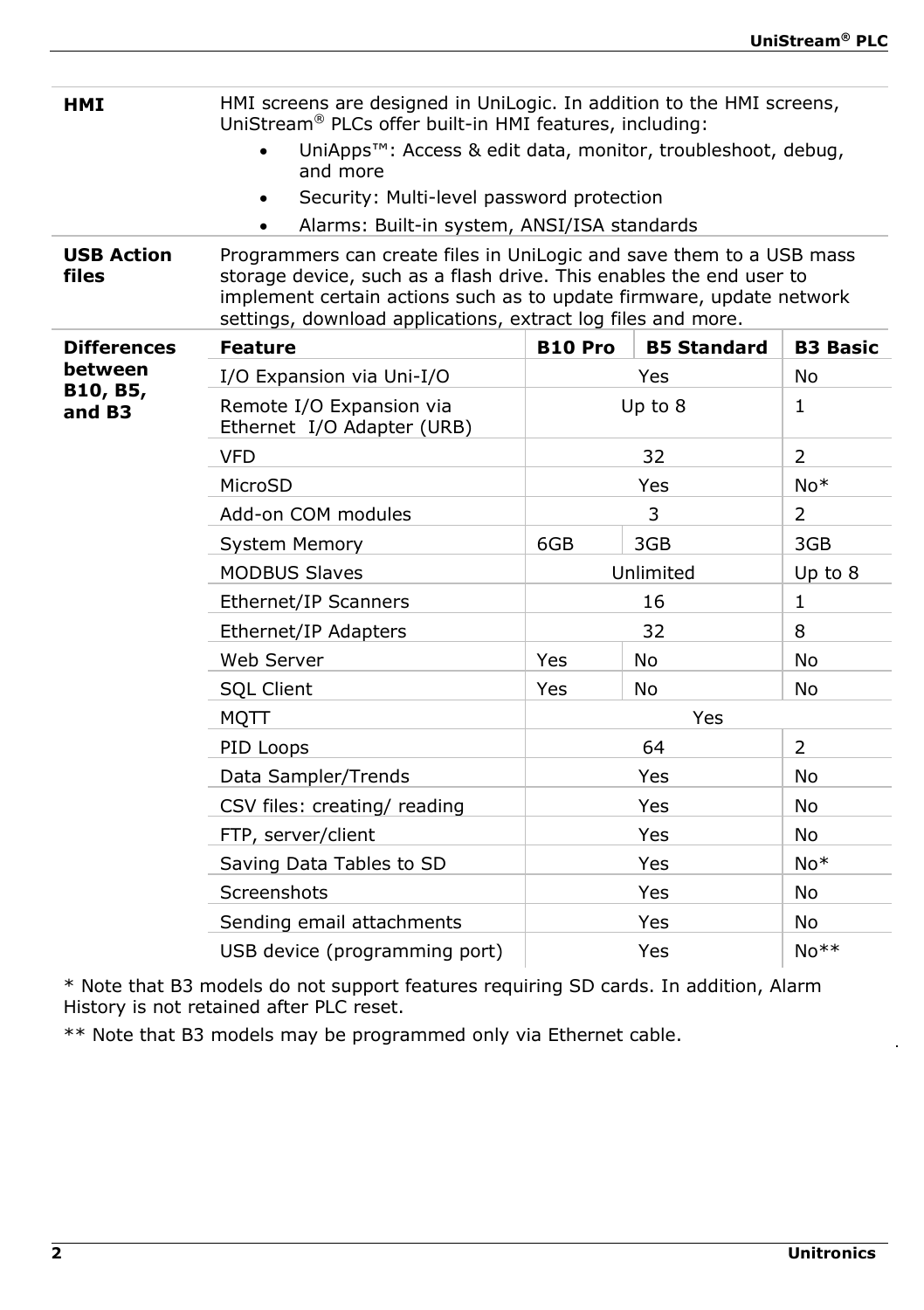# **Before You Begin**

Before installing the device, the user must:

- Read and understand this document.
- **Verify the Kit Contents.**

# **Alert Symbols and General Restrictions**

When any of the following symbols appear, read the associated information carefully.

| Symbol  | Meaning | Description                                                     |
|---------|---------|-----------------------------------------------------------------|
|         | Danger  | The identified danger causes physical and property damage.      |
|         | Warning | The identified danger could cause physical and property damage. |
| Caution | Caution | Use caution.                                                    |

 All examples and diagrams are intended to aid understanding, and do not guarantee operation. Unitronics accepts no responsibility for actual use of this product based on these examples.

- Please dispose of this product according to local and national standards and regulations.
- This product should be installed only by qualified personnel.
	- Failure to comply with appropriate safety guidelines can cause severe injury or property damage.
		- Do not attempt to use this device with parameters that exceed permissible levels.
		- Do not connect/disconnect the device when power is on.

# **Environmental Considerations**

- Ventilation: 10mm space is required between the device top/bottom edges and the enclosure's walls
	- Do not install in areas with: excessive or conductive dust, corrosive or flammable gas, moisture or rain, excessive heat, regular impact shocks or excessive vibration, in accordance with the standards and limitations given in the product's technical specification sheet.
	- Do not place in water or let water leak onto the unit.
	- Do not allow debris to fall inside the unit during installation.
	- Install at maximum distance from high-voltage cables and power equipment.

 $\sqrt{N}$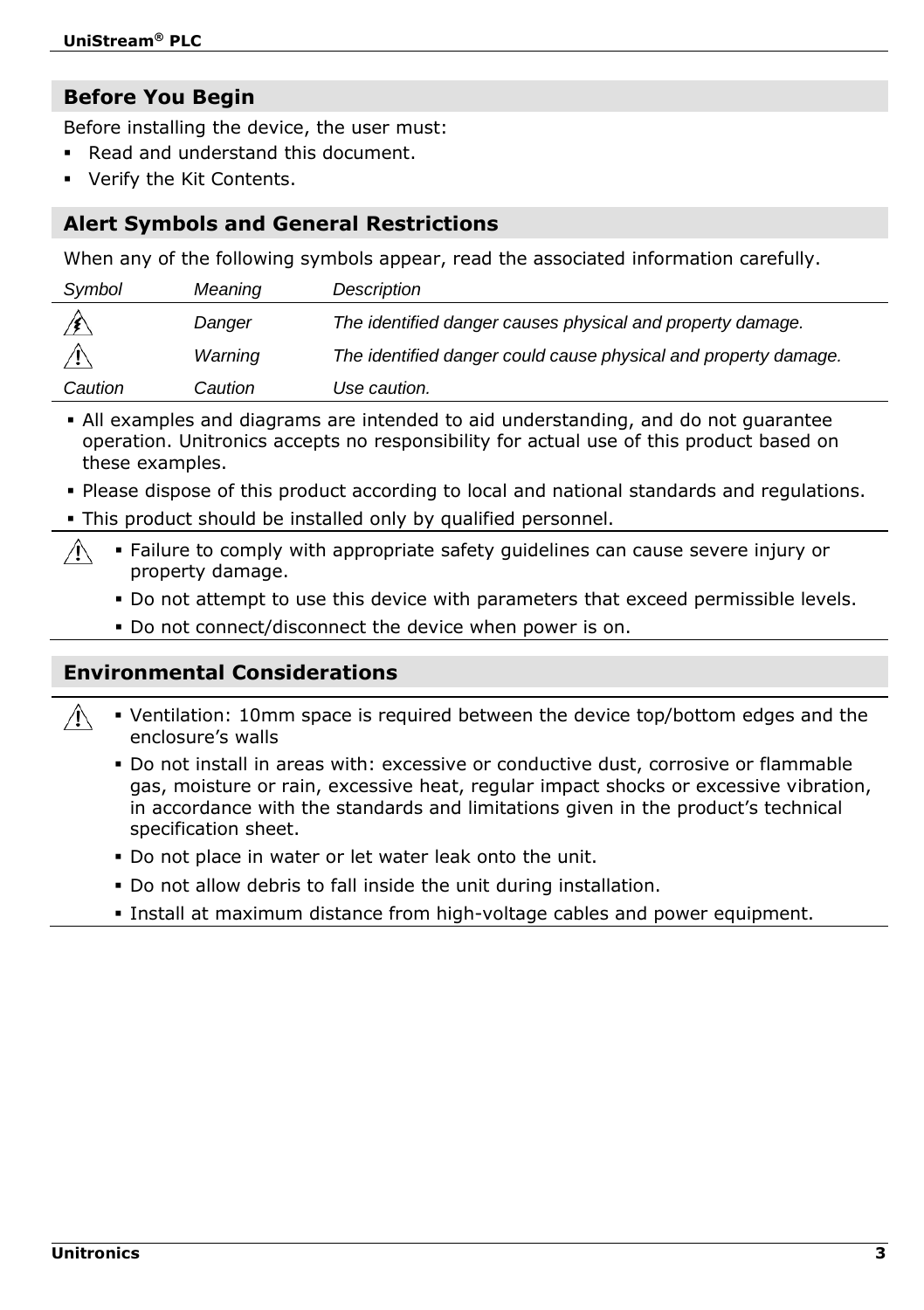# **Kit Contents**

**1** UniStream PLC

**Product Diagram**

**1** power terminal block

- 2 I/O terminal blocks (provided only with models comprising built-in I/Os)
- **1** Battery

| 1              | Output LEDs                          | Green / Red LEDs                                                                                                                                                          | <b>Front View</b> |
|----------------|--------------------------------------|---------------------------------------------------------------------------------------------------------------------------------------------------------------------------|-------------------|
| $\overline{2}$ | <b>Status LEDs</b>                   | Tricolor LEDs, Green/Red/Orange<br>From top to bottom: RUN,<br>ERROR, USB, BATT. LOW, and<br>FORCE.<br>Note that LED indications are<br>listed in the product's technical | ③                 |
| 3              | DIN-rail clips                       | specifications.<br>Clips at top and bottom                                                                                                                                | ②                 |
|                |                                      | physically support the device                                                                                                                                             | $\left( 6\right)$ |
| 4              | Input LEDs                           | Green / Red LEDs                                                                                                                                                          |                   |
| 5              | Top Door,<br>Closed                  | Covers the Confirm button and<br>the USB Host port                                                                                                                        | ઉ                 |
| 6              | Bottom Door,<br>Closed               | Covers the internal door<br>protecting the battery and<br>microSD slot.                                                                                                   |                   |
|                |                                      |                                                                                                                                                                           |                   |
| $\overline{7}$ | Uni-COM™<br>Jack                     | Connection port for Uni-COM CB<br>modules*. Shipped covered;<br>leave cover in place when not in<br>use.                                                                  | <b>Top View</b>   |
| 8              | Ethernet<br>ports                    | Two ports for Ethernet<br>communications.                                                                                                                                 |                   |
| 9              | Input/Output<br>connection<br>points | Model-dependent. Present in<br>models with built-in I/O<br>configurations.                                                                                                |                   |
| 10             | I/O Bus<br>connector                 | (Not shown) Connection point for<br>Uni-I/O <sup>™</sup> modules and I/O<br>expansion adapters, shipped<br>covered. Leave covered when not<br>in use.                     | $\Omega$          |
| 11             | <b>CONFIRM</b><br><b>Button</b>      | Used to implement and confirm<br><b>USB Actions.</b>                                                                                                                      |                   |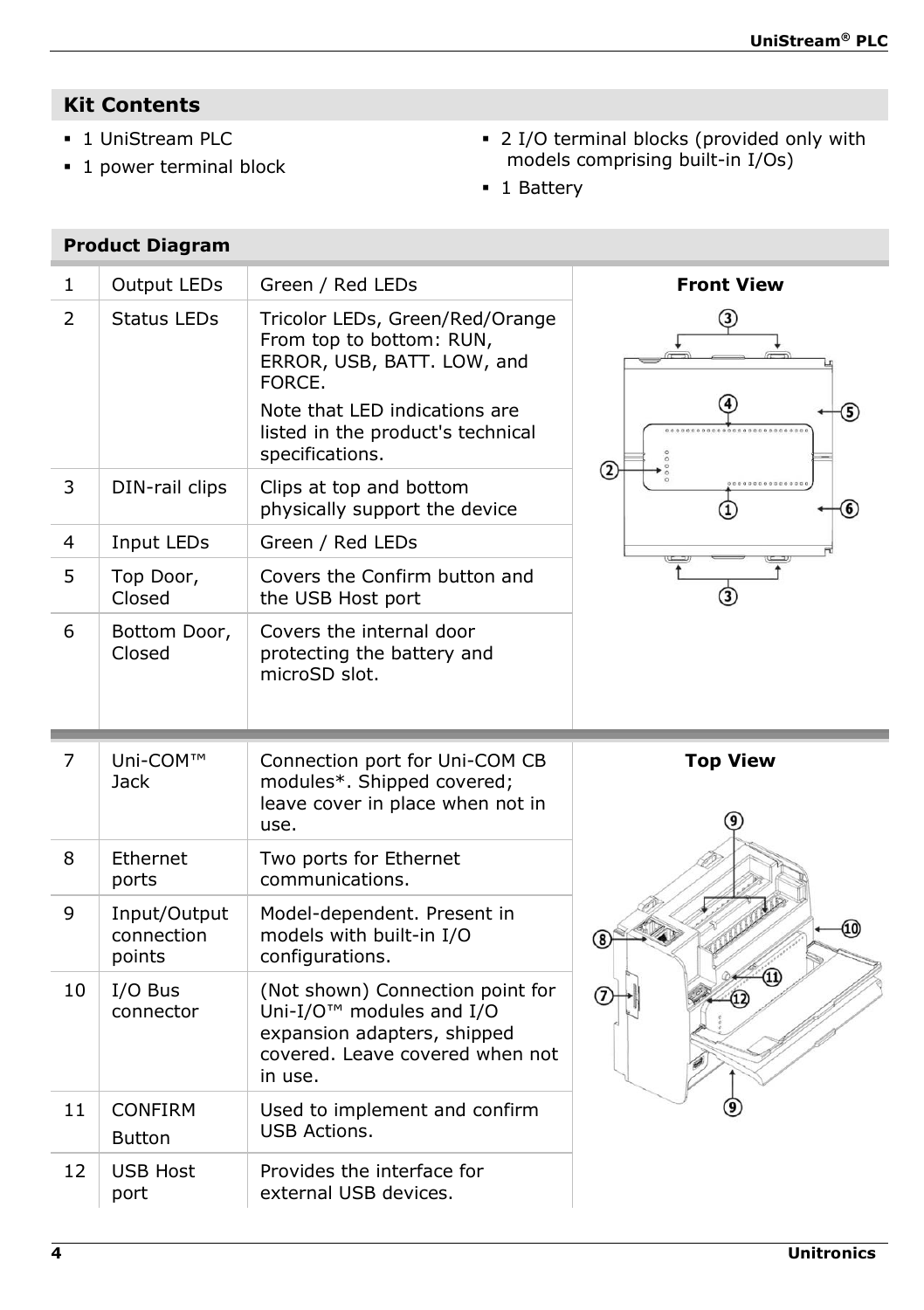| 13 | Internal<br>Door, open    | Open this to access the battery<br>+ microSD slot.                                                                                 | <b>Bottom View</b> |
|----|---------------------------|------------------------------------------------------------------------------------------------------------------------------------|--------------------|
| 14 | Power<br>Supply Input     | Connection point for the<br>controller power source.<br>Connect the Terminal Block<br>supplied with the kit to the<br>power cable. | 13)                |
| 15 | <b>USB Device</b><br>port | Use for application download<br>and direct PC-UniStream<br>communication.                                                          |                    |
| 16 | microSD Slot              | Supports standard microSD<br>cards.                                                                                                |                    |
| 17 | Battery<br>Holder         | The battery is supplied installed;<br>the user must remove the pull<br>tab during installation.                                    |                    |

\* These are available by separate order.

# **Installation Space Considerations**

Allocate space for:

- The controller
- **I/O wiring**
- Access to ports, jacks, and the microSD card slot
- Any modules that will be installed; ensure you allow space to install/uninstall modules Module dimensions and installation instructions are in the modules' specifications.

For exact dimensions, please refer to the Mechanical Dimensions shown below

## **Mechanical Dimensions**

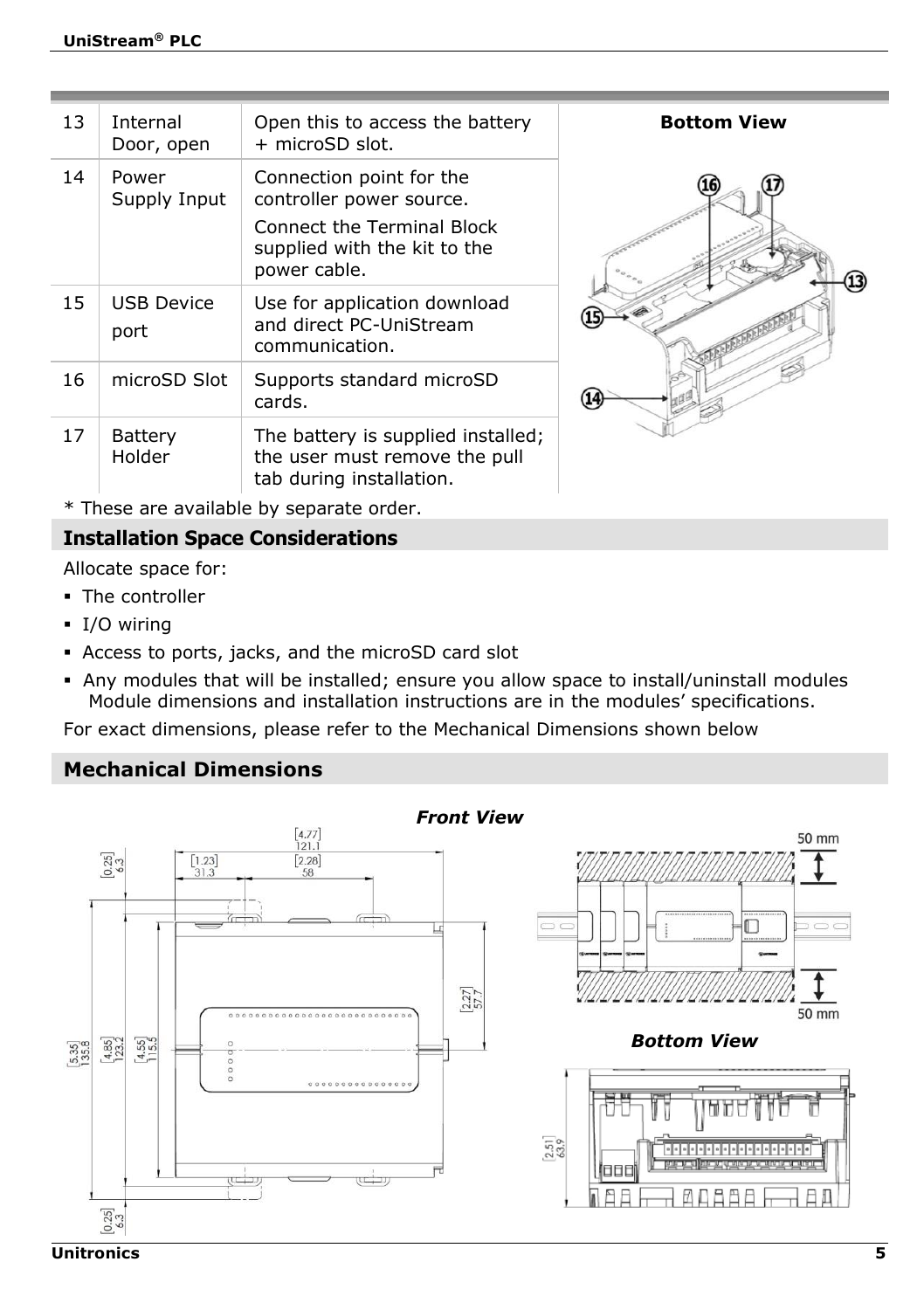# **Mounting**

- Note Mount on a standard DIN-rail.
	- Ensure that there is sufficient room on the sides of the device to allow for any I/O or COM modules.
- 1. Push the device onto the DIN-rail until the clips located at the top and bottom of the unit have snapped onto the DIN-rail.
- 2. When properly mounted, the device is squarely situated on the DIN-rail as shown below.



# **Battery: Back-up, First Use, Installation, and Replacement**

## **Back-up**

In order to preserve back-up values for RTC and system data in the event of power off, the battery must be connected.

## **First Use**

The battery is protected by the PLC's bottom and inner door.

The battery is supplied installed inside the unit, with a plastic tab preventing contact.

Pull out this tab before using the device.

# **Battery Installation and Replacement**

|         | <b>Battery Installation and Replacement</b>                                                                         |
|---------|---------------------------------------------------------------------------------------------------------------------|
| ∕Ւ      | • Use proper precautions to prevent Electro-Static Discharge (ESD) while servicing<br>the battery.                  |
| Caution | • To preserve back-up values for RTC and system data during battery<br>replacement, the controller must be powered. |
|         | • Note that disconnecting the battery halts the preservation of back-up values and<br>causes them to be deleted.    |

- 1. Open the bottom and inner doors.
- 2 If there is a battery present, remove it.
- 3. Slide the battery into place.



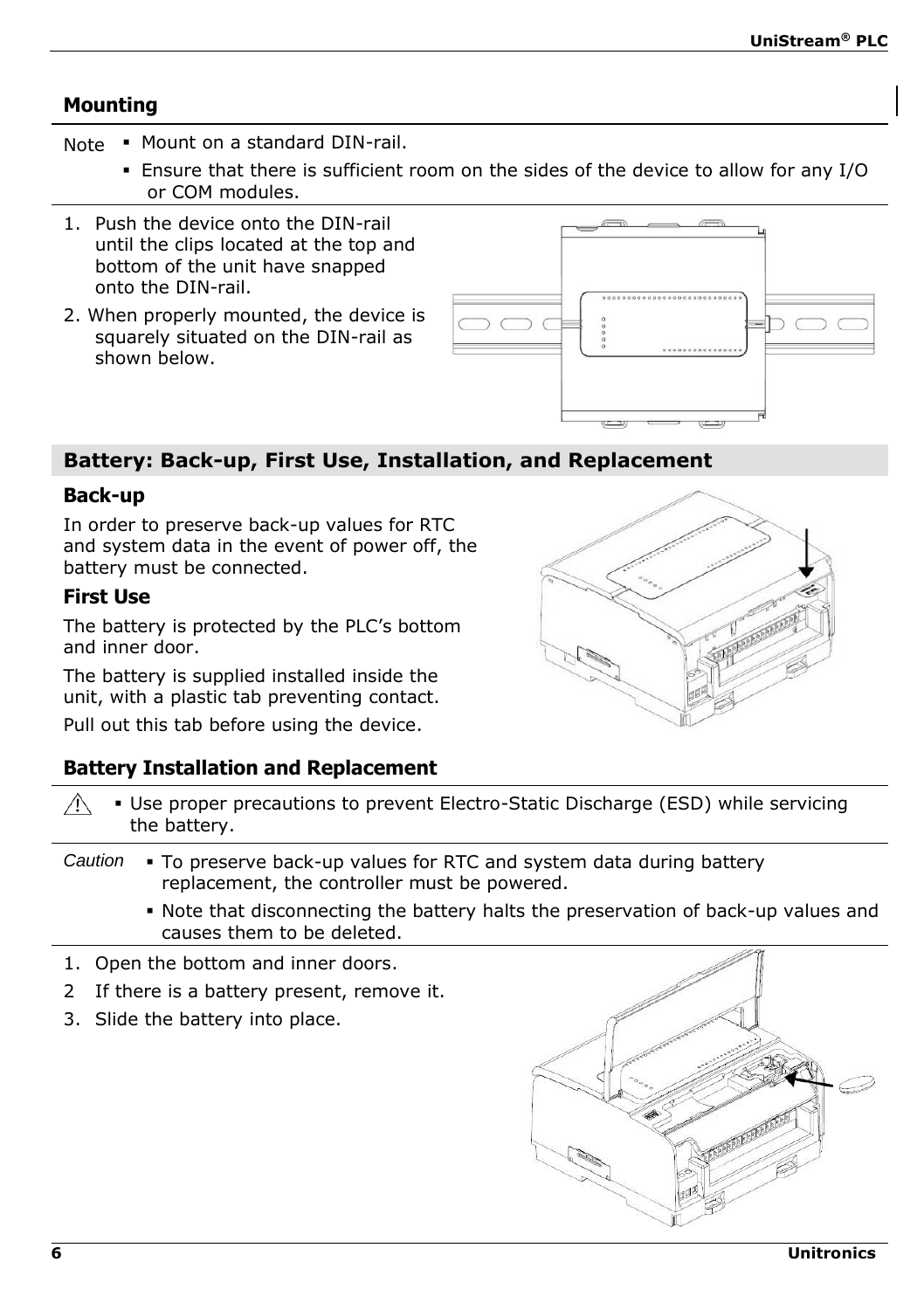# **microSD Card Installation and Removal**

- $\bigwedge$  Use proper precautions to prevent Electro-Static Discharge (ESD) while servicing the microSD card.
	- 1. To install the microSD card slide it into the slot as shown in the accompanying figure, until the card clicks into place.
	- 2. To remove the card, press it into its slot lightly, the spring ejects it.



# **Wiring**

- $\mathbb{A}$  This equipment is designed to operate only at SELV/PELV/Class 2/Limited Power environments.
	- All power supplies in the system must include double insulation. Power supply outputs must be rated as SELV/PELV/Class 2/Limited Power.
	- Do not connect either the 'Neutral' or 'Line' signal of the 110/220VAC to device's 0V point.
	- Do not touch live wires.
	- All wiring activities should be performed while power is OFF.
	- Use over-current protection, such as a fuse or circuit breaker, to avoid excessive currents into the power supply connection point.
	- Unused points should not be connected (unless otherwise specified). Ignoring this directive may damage the device.
	- Double-check all wiring before turning on the power supply.
- Caution **To avoid damaging the wire, use a maximum torque of 0.5 N·m (5 kgf·cm).** 
	- Do not use tin, solder, or any substance on stripped wire that might cause the wire strand to break.
	- Install at maximum distance from high-voltage cables and power equipment.

## **Wiring Procedure**

Use crimp terminals for wiring; use 26-12 AWG wire (0.13 mm<sup>2</sup> –3.31 mm<sup>2</sup>)

- 1. Strip the wire to a length of 7±0.5mm (0.250–0.300 inches).
- 2. Unscrew the terminal to its widest position before inserting a wire.
- 3. Insert the wire completely into the terminal to ensure a proper connection.
- 4. Tighten enough to keep the wire from pulling free.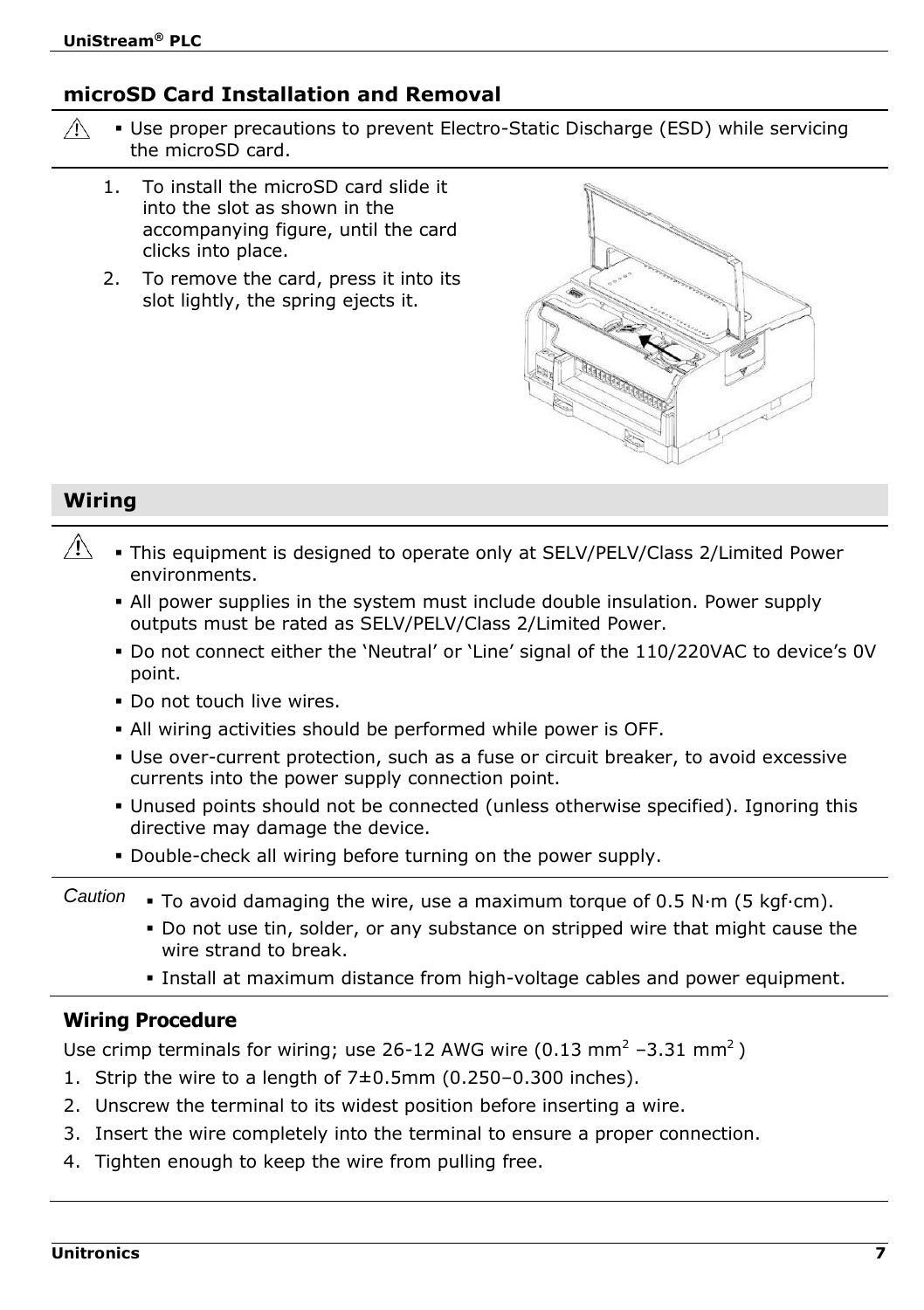# **Wiring Guidelines**

In order to ensure that the device will operate properly and to avoid electromagnetic interference:

- Use a metal cabinet. Make sure the cabinet and its doors are properly earthed.
- Use wires that are properly sized for the load.
- Use shielded twisted pair cables for wiring High Speed and Analog I/O signals. Use shielded cables for wiring thermocouple and RTD signals. In either case, do not use the cable shield as a signal common / return path.
- Route each I/O signal with its own dedicated common wire. Connect common wires at their respective common (CM) points at the controller.
- Individually connect each 0V point and each common (CM) point in the system to the power supply 0V terminal, unless otherwise specified.
- Individually connect each functional ground point  $(\triangle)$  to the earth of the system (preferably to the metal cabinet chassis). Use the shortest and thickest wires possible: less than 1m (3.3') in length, minimum thickness 14 AWG (2 mm<sup>2</sup>).
- Connect the power supply 0V to the earth of the system.
- Earthing the cables' shield:

Connect the cable shield to the earth of the system (preferably to the metal cabinet chassis). Note that the shield must be connected only at one end of the cable; it is recommended to earth the shield at the PLC-side.

Keep shield connections as short as possible.

Ensure shield continuity when extending shielded cables.

**NOTE** For detailed information, refer to the document System Wiring Guidelines, located in the Technical Library in the Unitronics' website.

## **Wiring the Power Supply**

The controller requires an external power supply.

In the event of voltage fluctuations or non-conformity to voltage power supply specifications, connect the device to a regulated power supply.

Connect the +V and 0V terminals as shown in the accompanying figure.



# **Connecting Ports**

- Ethernet CAT-5e shielded cable with RJ45 connector
- USB Device Use a standard USB cable, Type mini-B
- USB Host Standard USB Type-A plug

Æ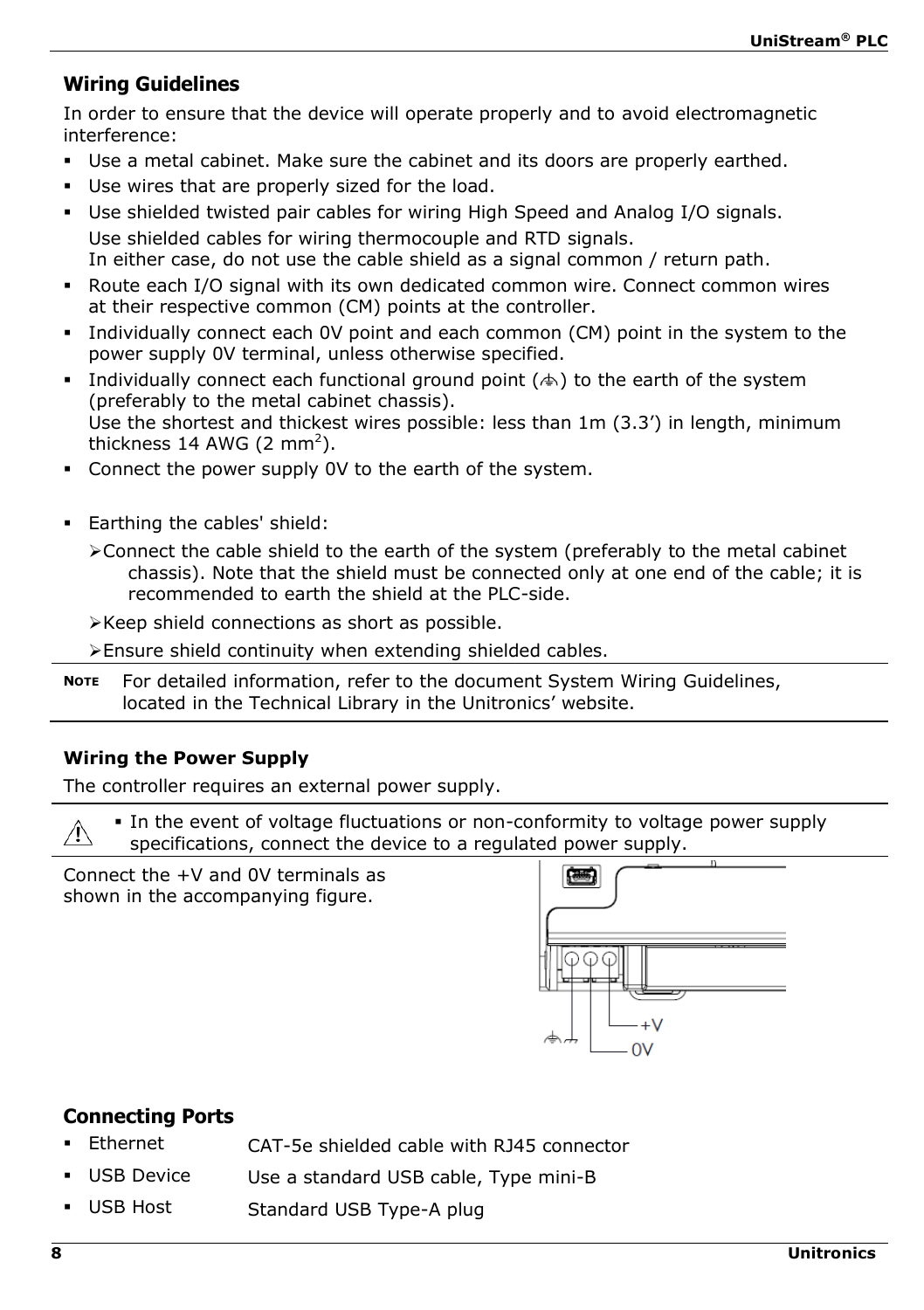# **USC-Bx-TR22, USC-Bx-T24**

# **I/O Connection Points**

The IOs for these models are arranged in two groups of fifteen points each, as shown in the figures to the right.

## **Top group**

Input connection points

## **Bottom group**

Output connection points

The function of certain I/Os may be adapted via wiring and software settings.

|  |  |  |  |  |  | 1 2 3 4 5 6 7 8 9 10 11 12 13 14 15 |  |
|--|--|--|--|--|--|-------------------------------------|--|
|  |  |  |  |  |  |                                     |  |

USC-Bx-TR22

 $\begin{array}{ccccccccc} 15 & 14 & 13 & 12 & 11 & 10 & 9 & 8 & 7 & 6 & 5 & 4 & 3 & 2 & 1 \\ \hline \text{CM2} & 00 & 01 & 02 & 03 & \text{CM3} & 04 & 05 & 06 & 07 & - & - & \text{CM4} & 08 & 09 \end{array}$ 

| $USC-Bx-T24$ |  |  |  |  |  |  |  |  |  |  |  |                                                                             |  |
|--------------|--|--|--|--|--|--|--|--|--|--|--|-----------------------------------------------------------------------------|--|
|              |  |  |  |  |  |  |  |  |  |  |  | 1 2 3 4 5 6 7 8 9 10 11 12 13 14 15                                         |  |
|              |  |  |  |  |  |  |  |  |  |  |  | $CMO$ $IO$ $I1$ $I2$ $I3$ $I4$ $I5$ $I6$ $I7$ $I8$ $I9$ $-ICM1$ $AIO$ $AII$ |  |

 $\begin{array}{ccccccccccccc}\n15 & 14 & 13 & 12 & 11 & 10 & 9 & 8 & 7 & 6 & 5 & 4 & 3 & 2 & 1 \\
\hline\n00 & 01 & 02 & 03 & 04 & 05 & 06 & 07 & 08 & 09 & 010 & 011 & - & 000 & +00\n\end{array}$ 

# **Wiring the Digital Inputs**

All 10 digital inputs share the common point CM0. The digital inputs may be wired together as sink or source.

 $\pm V$  $\sim$ CMO

Input wiring, sink Input wiring, source



**NOTE** Use sink input wiring to connect a sourcing (pnp) device. Use source input wiring to connect a sinking (npn) device.

## **Wiring the Analog Inputs**

Both inputs share the common point CM1.

- **NOTE** The inputs are not isolated.
	- Each input offers two modes: voltage or current. You can set each input independently.
	- The mode is determined by the hardware configuration within the software application.
	- \* Note that if, for example, you wire the input to current, you must also set it to current in the software application.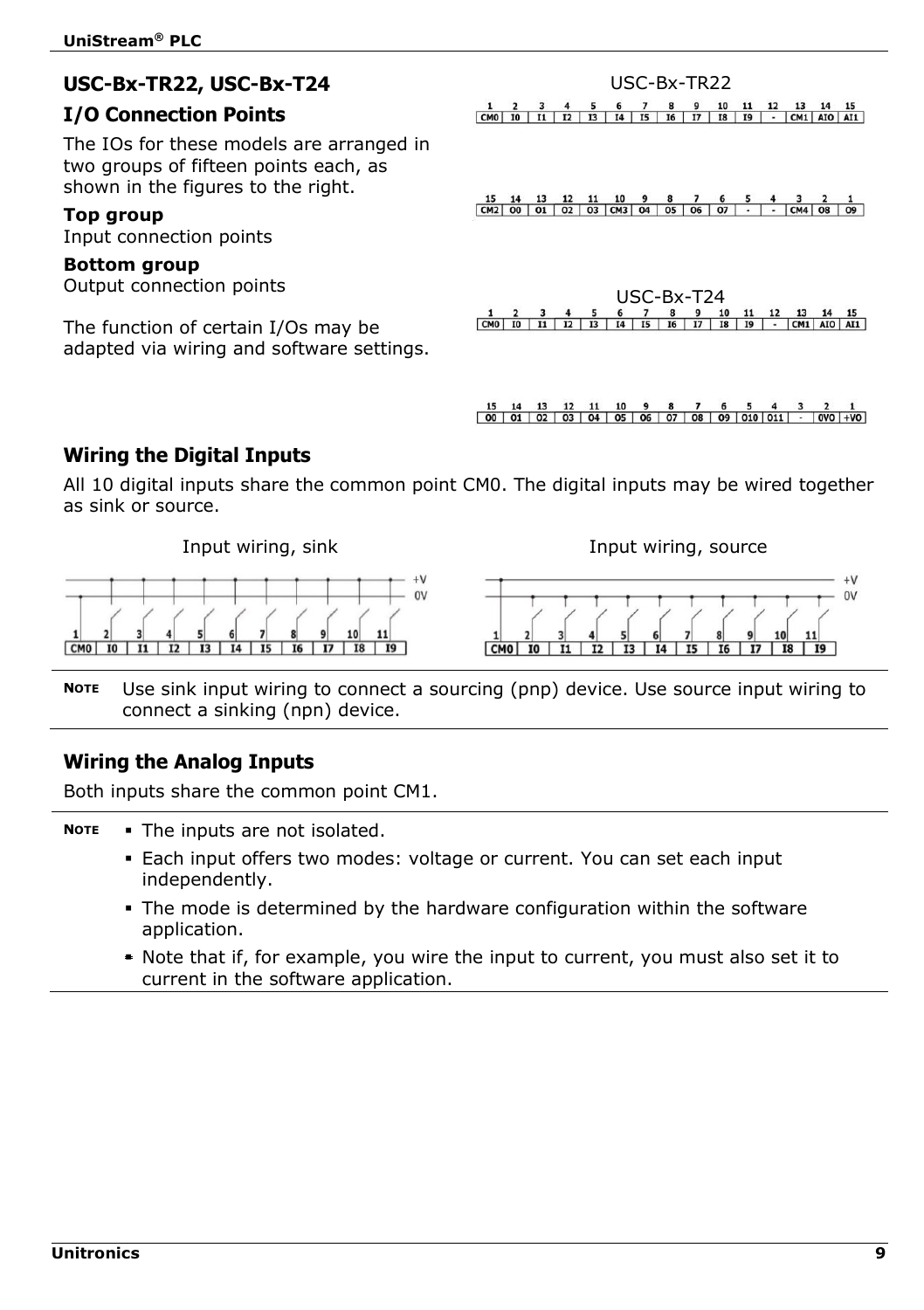# Voltage





Current



# **Wiring the Relay Outputs (USC-Bx-TR22)**

 $13$  $14$ 15  $CM1$  AIO AI1

 To avoid risk of fire or property damage, always use a limited current source or Л connect a current limiting device in series with the relay contacts

The relay outputs are arranged in two isolated groups:

O0-O3 share the common return CM2.

O4-O7 share the common return CM3.

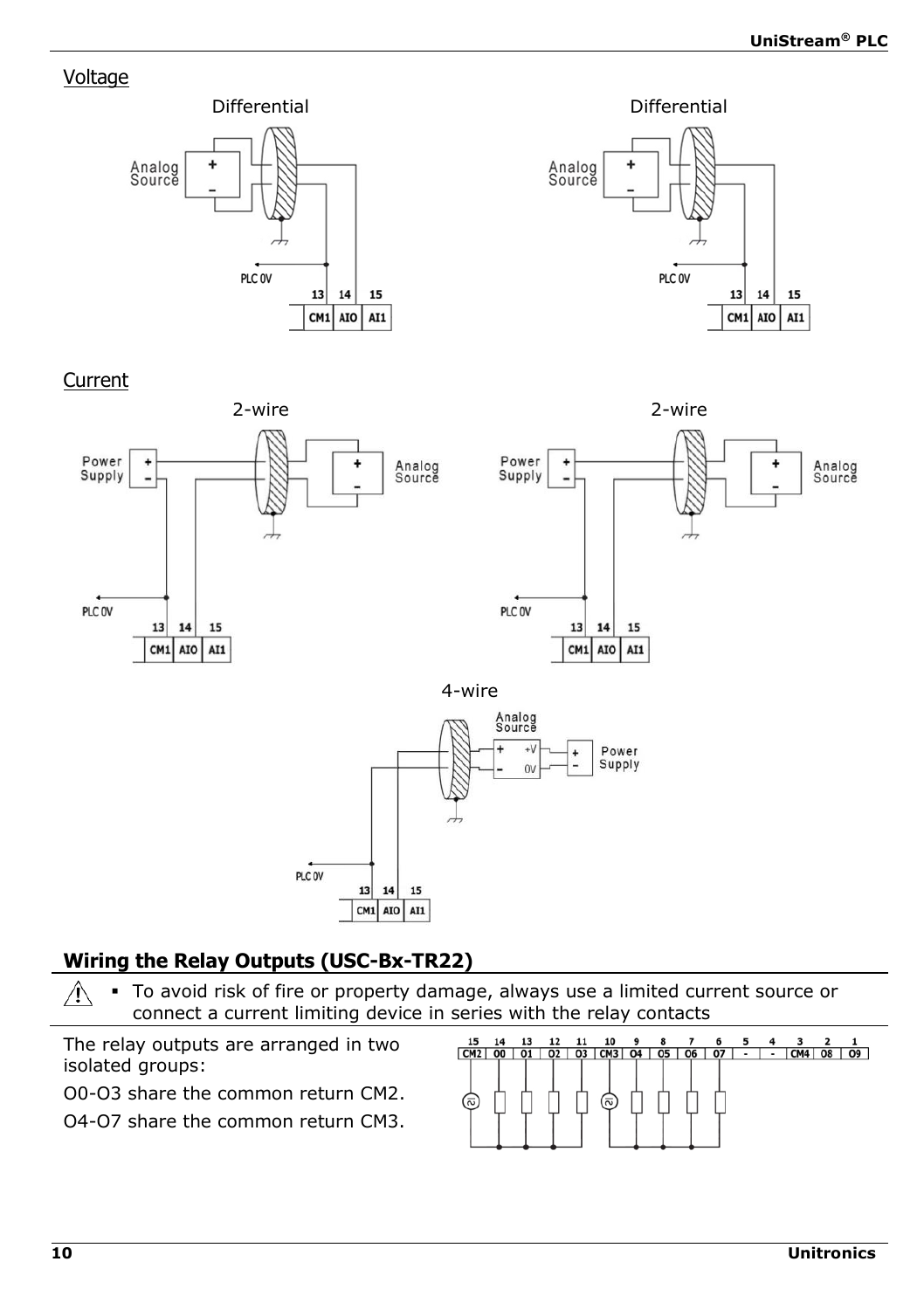# **Increasing Contact Life Span**

To increase the life span of the relay contacts and protect the controller from potential damage by reverse EMF, connect:

- a clamping diode in parallel with each inductive DC load.
- a RC snubber circuit in parallel with each inductive AC load

# **Wiring the Sink Transistor Outputs (USC-Bx-TR22)**

**NOTE** The outputs are not isolated.

- $\bigwedge$  Connect a current limiting device in series with outputs O8 and O9. These outputs are not short-circuit protected.
- Outputs O8 and O9 can independently be configured as either normal digital outputs or as high speed PWM outputs.
- Outputs O8 and O9 share the common point CM4.
- CM4 is internally connected to the 0V point. To minimize EMI emission by high-speed signals' wiring, do not externally connect CM4 to the system 0V.

 $\mathcal{A}$ Do not use point CM4 for any purpose other than connecting the digital output load. Using it for any other purpose may damage the controller.

# Normal Transistor Output **High Speed PWM Output**